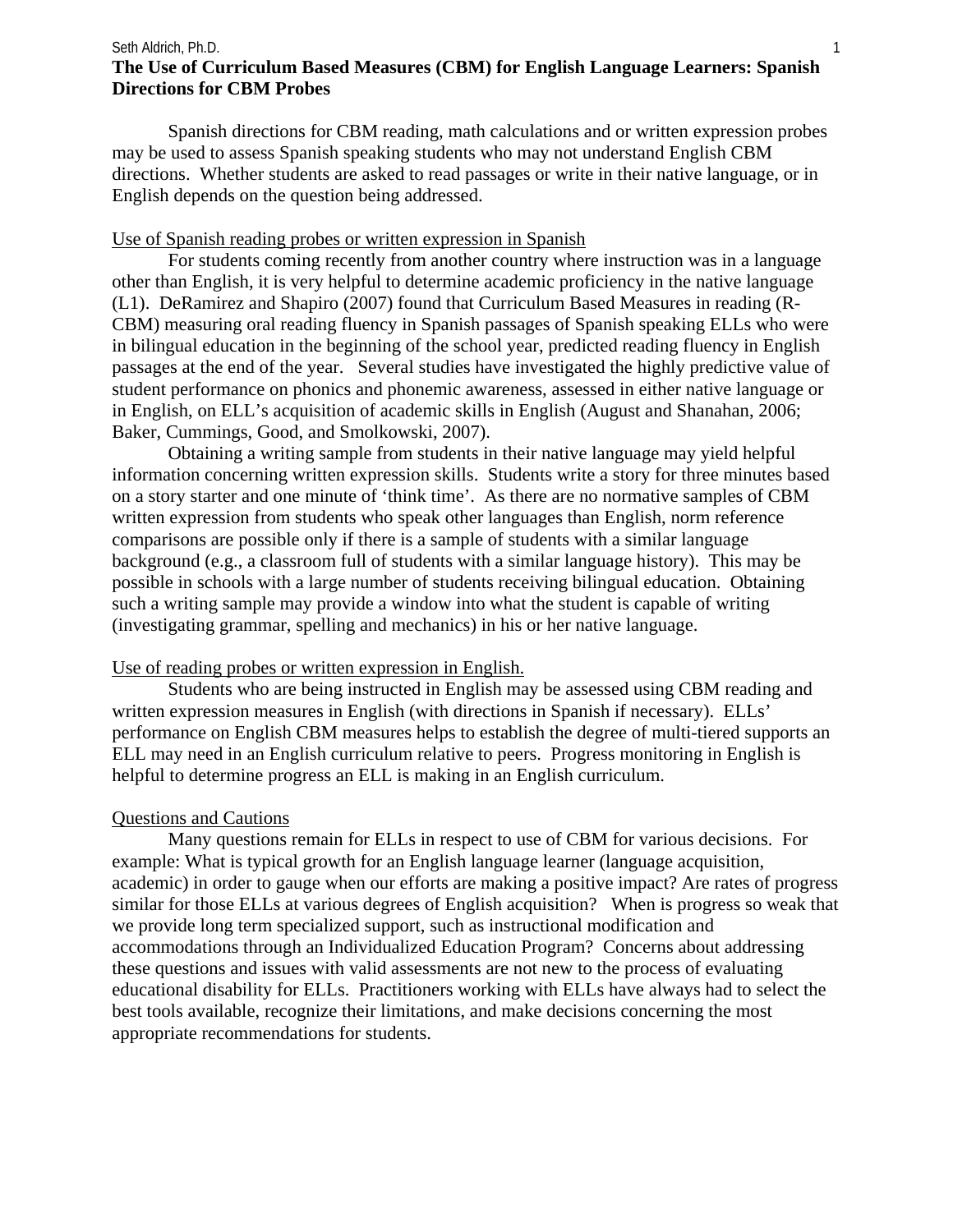Seth Aldrich, Ph.D. 2

August, D., Shanahan, T. (2006). *Developing Literacy in Second-Language Learners: Report of the National Literacy Panel on Language-Minority Children and Youth.* Mahwan, NJ: Lawrence Erlbaum Associates.

Baker, D. L., Cummings, K. D., Good, R. H., & Smolkowski, K. (2007). *Indicadores dinámicos del éxito en la lectura (IDEL): Summary of decision rules for intensive, strategic, and benchmark instructional recommendations in kindergarten through third grade*. (Technical Report No.1) Eugene, OR: Dynamic Measurement Group.

De Ramírez, R.D., Shapiro, E.S. (2007). Cross-language relationship between Spanish and English oral reading fluency among Spanish-speaking English language learners in bilingual education classrooms. Psychology in the Schools, 44, p795-806.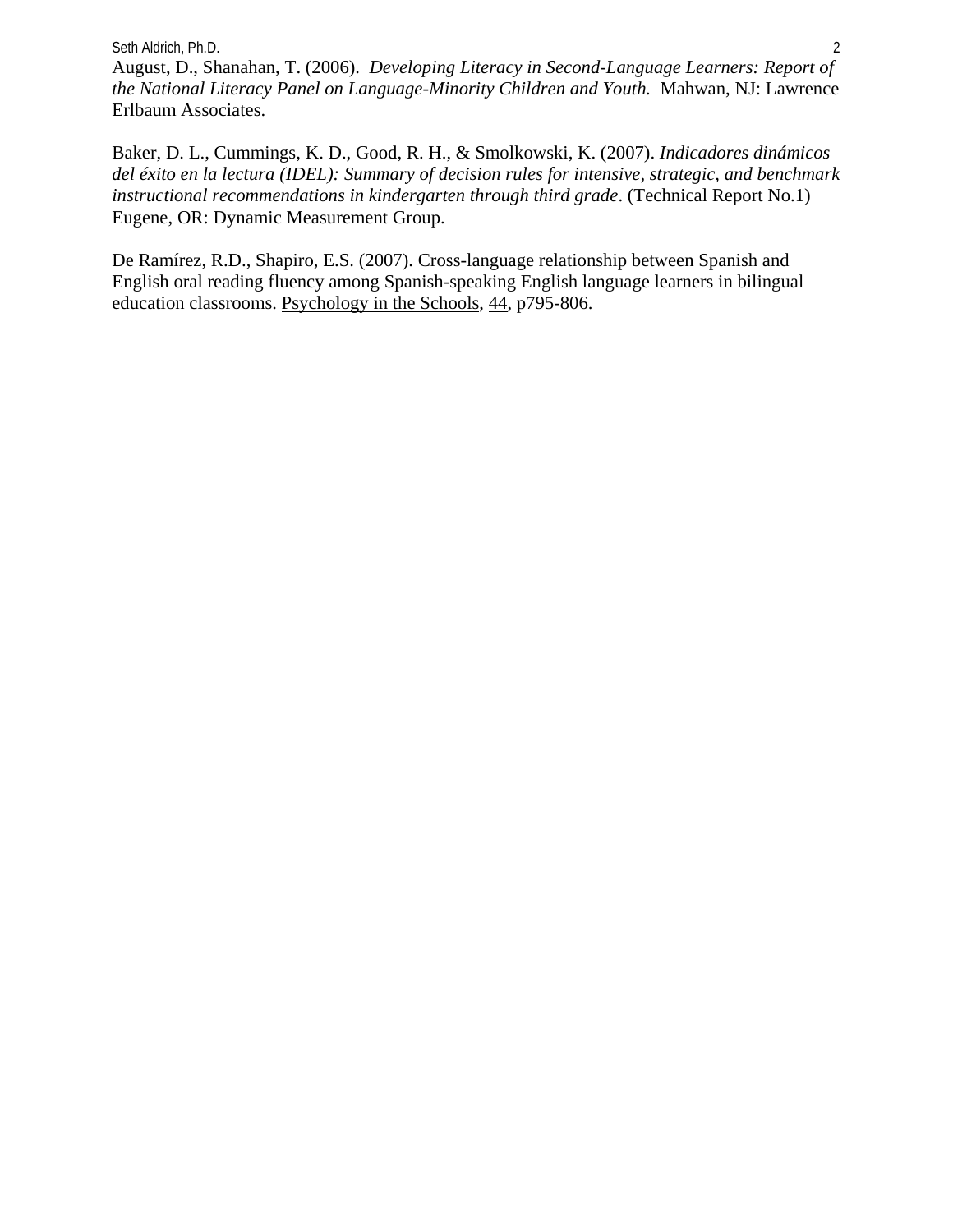# **Spanish Math CBM Directions - Administration of 2 minute math probes Group addition (or subtraction) math directions (Spanish)**

CBM math probes can be conducted for individuals, small groups or large groups. They can be generated at interventioncentral.org. AIMSweb also provides graded CBM math probes (aimswenb.com) with a subscription.

## Steps

1. Place copies of the math sheet face down on the students desk. Ask students to put their names on the back of the sheet.

2. Say:

**"Este papel en sus mesas tiene problemas de matemática. Todos los problemas son de adición o suma (resta). Cuando yo les diga empiezen, contesten los problemas. Empiezen con el primer problema y trabajen a través de la página.** (Demonstrate going across the page) **Entonces sigan a la próxima línea. Si no pueden responder, dibujen una X, y vayan a la próxima. Si terminan la página, siguen a la próxima."** (Pause) **"Empiezen"** 

(After two minutes) **"Dejen los lápices por favor"**

Collect the papers. CBM math is scored digits correct in two minutes/errors. Scoring guidelines are available at interventioncentral.org and aimsweb.com (under 'Training and Support').

## **Alternate directions CBM (Spanish) - Group mixed addition/subtraction/multiplication/division math directions**

1. Place copies of the math sheet face down on the students desk. Ask students to put their names on the back of the sheet.

2. Say:

**"Este papel en sus mesas tiene problemas de matemáticas. Hay problemas diferentes en los papeles. Algunos son de (adición o suma; y algunos son de resta; multiplicación, división). Miren a cada problema con cuidado antes de responder. Cuando yo les diga empiezen, contesten los problemas. Empiezen con el primer problema y trabajen a través de la página.**  (Demonstrate going across the page) **Entonces sigan a la próxima línea. Si no pueden responder, dibujen una X y vayan a la próxima. Si terminan la página, siguen a la próxima."** (Pause)**"Empiezen."** 

(After two minutes)

**"Dejen los lápices por favor"**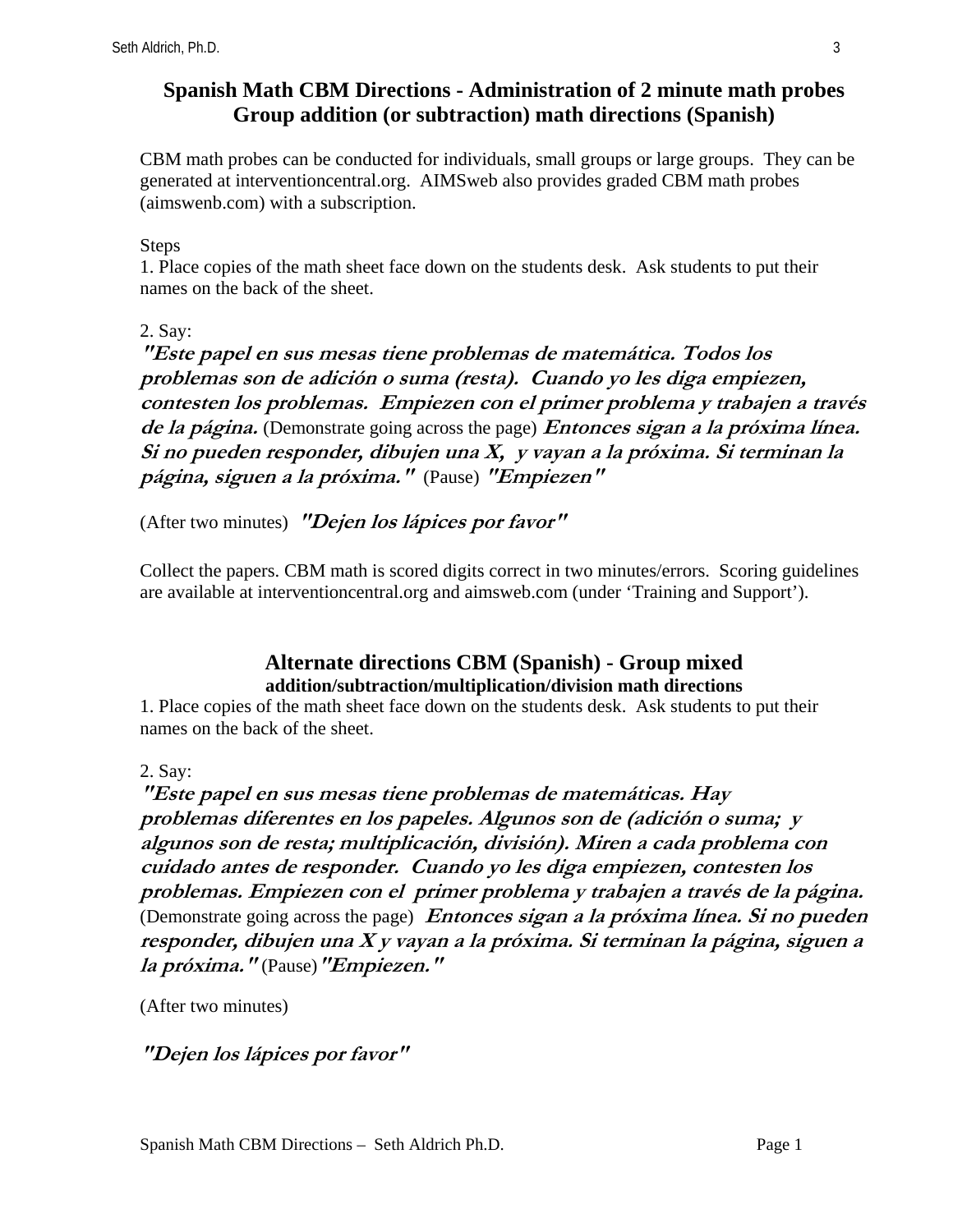# CBM Spanish Letter Reading Directions

Interventioncentral.org provides lists of Spanish letters so that fluency of letter naming can be assessed. Each sheet contains randomly arranged Spanish letters. Standardized directions for letter reading were developed by translating and adapting directions for Curriculum Based Assessment in English (Shapiro, 1996).

## **CBM Letter reading directions (Spanish)**

Place a copy of the letter sheet in front of the students. The examiner typically uses a numbered copy of the passages for easy scoring.

**"Cuando yo te diga empieza, lée estas letras, en voz alta, empezando con la parte de arriba de la página.** (Point to the first letter) **Lée a través de la página.** (Move finger across the first row to demonstrate.) **Trata de leer cada letra. Si encuentras una letra que no puedes leer, yo la leeré. Lée lo mejor que puedas. ¿Tienes alguna pregunta?" "Empieza"** 

The examiner begins the stopwatch when the first letter is read correctly by either the student or the examiner. If the student does not read the initial letter within three seconds, the examiner says the letter, starts the stopwatch and marks the letter as an error. The examiner continues to say letters that the student does not read correctly in 3 seconds and marks incorrect responses. When a student misreads a letter the examiner may write what the student reads above it to use for error analysis.

After 60 seconds, the examiner says, "**Para"** and places a mark (/) after the last letter the student read within the time period.

Letter naming is scored for letters named correctly (LNC) in one minute/errors.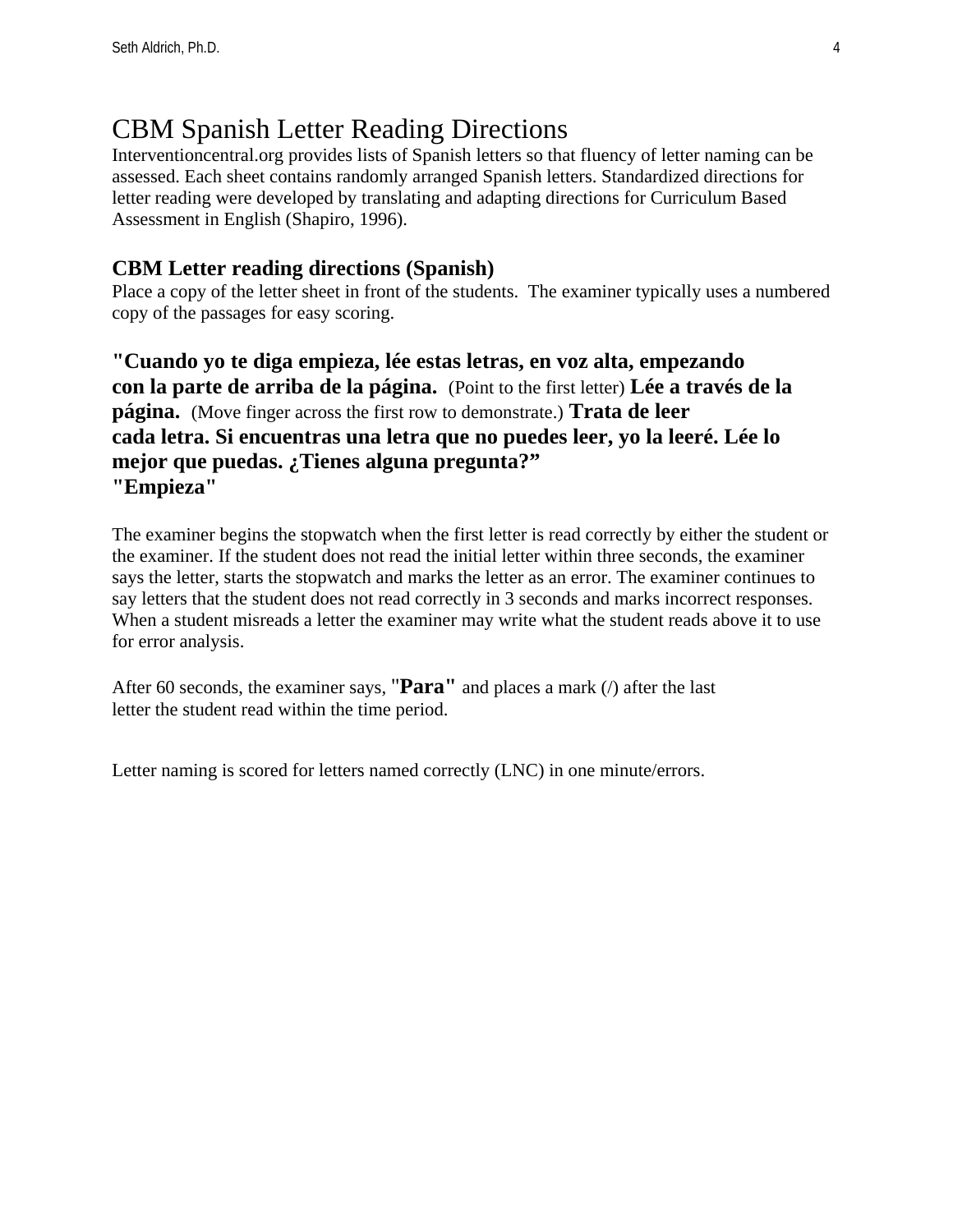# CBA Spanish Passage Reading Directions

Passages used for Curriculum Based Assessment (CBA) can be taken from most Spanish reading materials. DIBELS and AIMSweb have graded reading passages. Use of basal text is advantageous when the text used is controlled for difficulty at a particular reading level. That way, the student's performance can be compared from week to week in text of similar difficulty. Standardized student directions for the reading passages were developed by translating Curriculum Based Assessment directions (Shapiro, 1996).

## **CBM - Passage reading directions (Spanish)**

Place a copy of the passage in front of the students. The examiner typically uses a numbered copy of the passages for easy scoring.

# **"Cuando yo te diga empieza, lée en voz alta, empezando con la parte de arriba de la página. Lée a través de la página. Trata de leer cada palabra. Si encuentras una palabra que no puedes leer, yo la leeré. Lée lo mejor que puedas. ¿Tienes alguna pregunta?" "Empieza"**

The examiner begins the stopwatch when the first word is read correctly

by either the student or the examiner. If the student does not read the initial word in three seconds, the examiner says the word and starts the stopwatch. As the student reads along in the text, the examiner records any errors by marking a slash (\) through the incorrectly read word. If the student hesitates for more than three (3) seconds for any word, or if the student misreads a word, the examiner reads the word and marks it as an error.

After 60 seconds, the examiner says, "**Para"** and places a mark (/) after the last word the student read within the time period.

Passages are scored for words read correctly (WRC) in one minute/errors.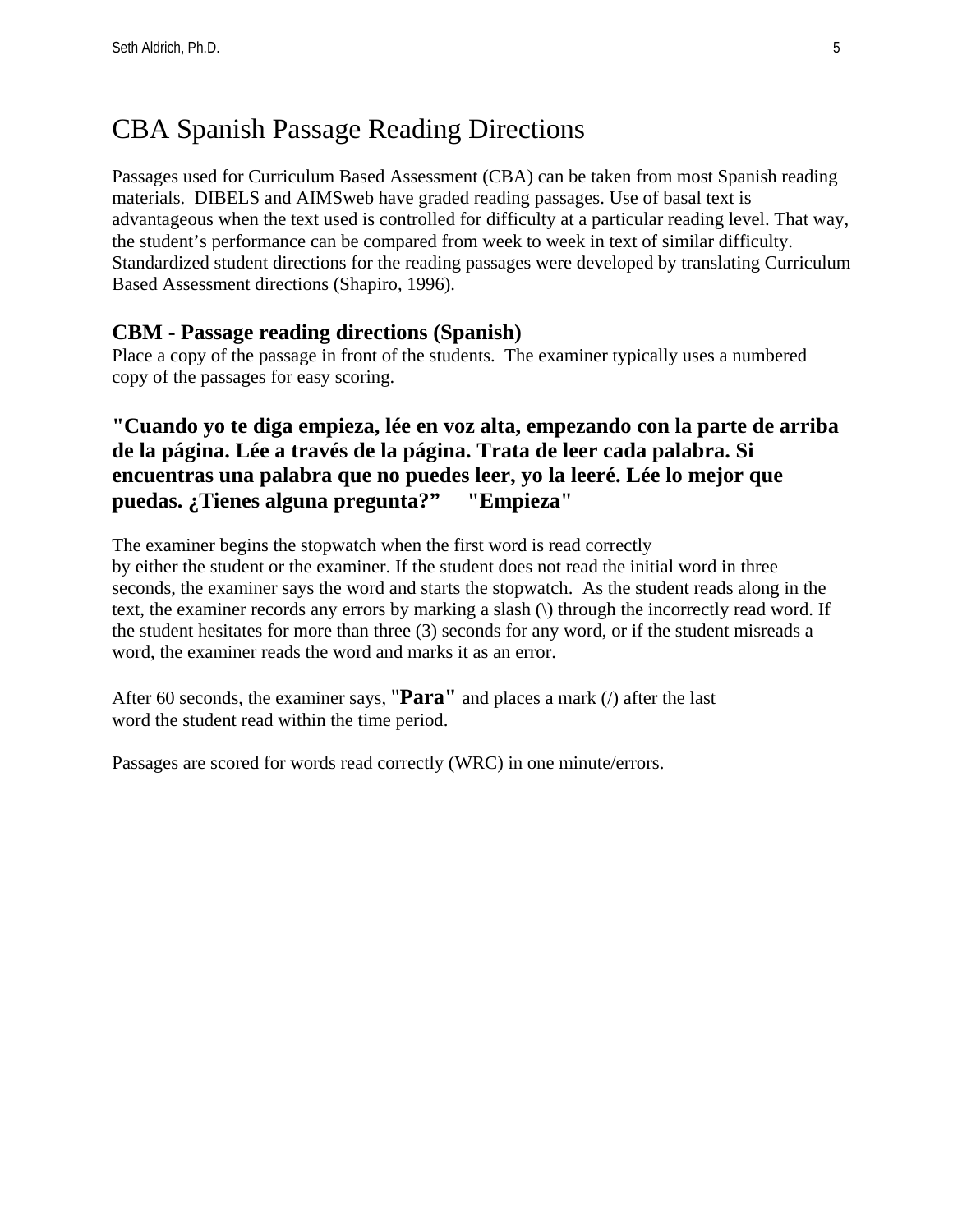## **Directions for CBM Spanish Written Expression**

### **Administration of 3 minute writing probes**

CBM writing probes can be conducted for individuals, small groups or large groups.

1. Distribute a sheet of lined paper to students being assessed. Ask students to put their names on the back of the sheet.

2. Say:

**"Yo quiero que escriban un cuento. Primero, voy a leer una frase y luego ustedes van a escribir sobre esa frase. Tendrán un minuto para pensar sobre el cuento que van a escribir, y tendrán 3 minutos para escribirlo. Que escriben lo mas bien que pueden. Si no saben cómo escribir una palabra, deberán adivinar. ¿Hay preguntas?"** 

"Para el próximo minuto piensen en": (give story starter).

(After 1 minute)

**"Empiezen a escribir."** 

(After 3 minutes)

**"Dejen los lápices por favor"**